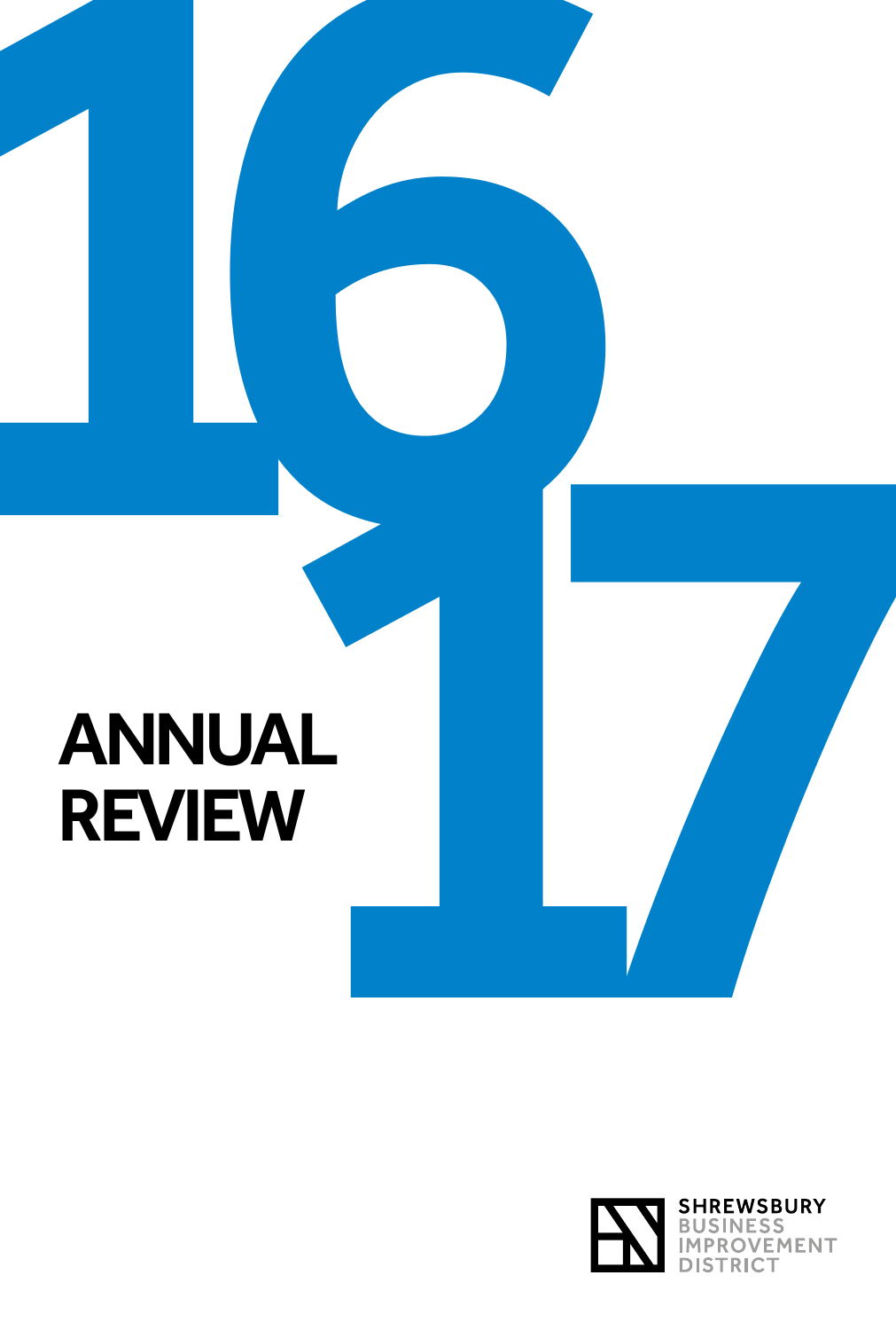### Welcome Annual Review 2016/17

Throughout the past year it has been an honour to serve the business community as Chairman of the Shrewsbury BID. The past twelve months have been enlightening in terms of the tremendous support the BID team have received from the hundreds of levy payers within the BID area and beyond.

Earlier this year, we were delighted to welcome Seb Slater as our new Executive Director. Building on the framework previously established, Seb has brought energy and real passion to his position and he is progressing well on the many projects outlined in the business plan.

Already into our third year of operating the company, the Shrewsbury BID has further developed firm partnerships with the private and public sector and I would like to particularly thank Shropshire Council and Shrewsbury Town Council who have provided ongoing assistance in so many ways.

I would also like to thank all the Board Directors who have provided so much of their time on a voluntary basis to direct and oversee the many initiatives which the BID have undertaken. Seb continues to receive an outstanding contribution from both Aleks and Emma in the BID team.

Finally, I would like to convey my sincere appreciation to all the business levy payers for their continued support. The Shrewsbury BID continues to work towards the completion of projects which

will shape the future of Shrewsbury for the forthcoming decade and beyond.

Once again, it has been a privilege to work with such a committed team and I very much look forward to the fruition of the many projects currently in hand.



Mike Matthews Chairman



**Executive Summary** Year 3 Highlights Backing Business Access & Car Parking Marketing & Promotion Year 3 Highlight<br>
Year 3 Highlight<br>
Year 3 Highlight<br>
Backing Busines<br>
Access & Car Pa<br>
Marketing & Pron<br>
Drive & Directio<br>
Financial Staten<br>
Governance<br>
Year 4 Priorities



**Financial Statement** 

Governance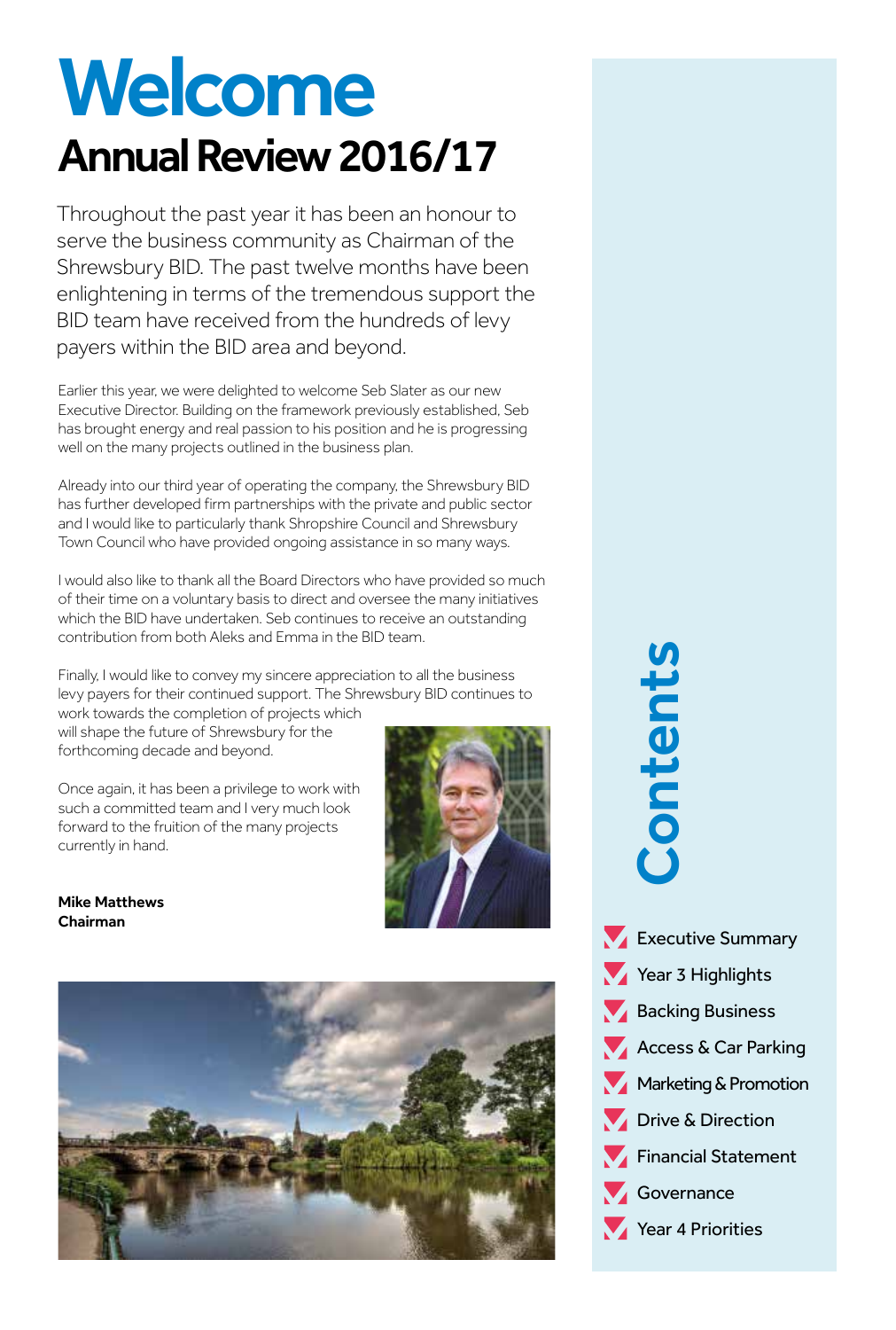### **Executive Summary**

In January I was delighted to join Shrewsbury BID – a business led partnership dedicated to making Shrewsbury a better place to live, work, visit and invest.

With the support of our business community and through working closely with local partners, we are delivering real value back for our members through a range of projects and services.

It has been a pleasure to meet many businesses which make up our vibrant town centre and through representation on our Board and Project Working Groups guide the BID's work and priorities.

The last year has seen significant progress against our ambitious business plan and lists some of our key achievements in 2016/17 below:

- An enhanced digital platform showcasing the town and its unique offer. **Original Shrewsbury** receives over 14,000 visits per month and has a fast growing social media audience.
- Creation of a new **Shrewsbury Watch** with our members and partners  $$ ensuring a safer trading environment for visitors, residents and workers. Our work with the night time economy was recognised by achieving **Purple Flag Status** for the second year running.
- Development of the Big Town Plan with Shropshire Council and over 50 local stakeholders – ensuring the town has a **strategic plan for the future** benefitting local businesses, residents and visitors to the town.
- Marketing and PR activity which has **reached over 7.5million people** from local press coverage on issues affecting businesses to national press trips organised by the BID to **showcase the town** and build its national profile.
- Increased opportunities for members to get involved with the BID including more sector forums, business workshops, seminars and our cost saving scheme which has already identified over £145,000 of savings for our members.
- Development of a **transformational wayfinding system** for the town which will begin to be installed by Shropshire Council during 2017/18.

I hope you enjoy reading more about our work in this Annual Review and encourage you to keep updated and ensure you are benefitting from the BID's projects and services by visiting our new website shrewsburybid.co.uk.

Thank you to all our members and partners for your continued support and we look forward to working and collaborating with you in the year ahead.

Seb Slater Executive Director



## Controlled and visible aircred and visible aircred and visible aircred and visible aircred and visible aircred and visible aircred and visible aircred and visible aircred and visible aircred and visible aircred and visible trategic Aim 2014/19

### **Backing** Business

Reducing business costs, sharing data and delivering projects to help business thrive.

Access & Car Parking

> Helping secure Shrewsbury's competitiveness with an accessible town centre.

### **Marketing** & Promotion

Promoting Shrewsbury through major marketing and PR campaigns as a unique place to live, work and visit.

### **Drive & Direction**

An influential voice with a lead role in the future direction of a prosperous town centre.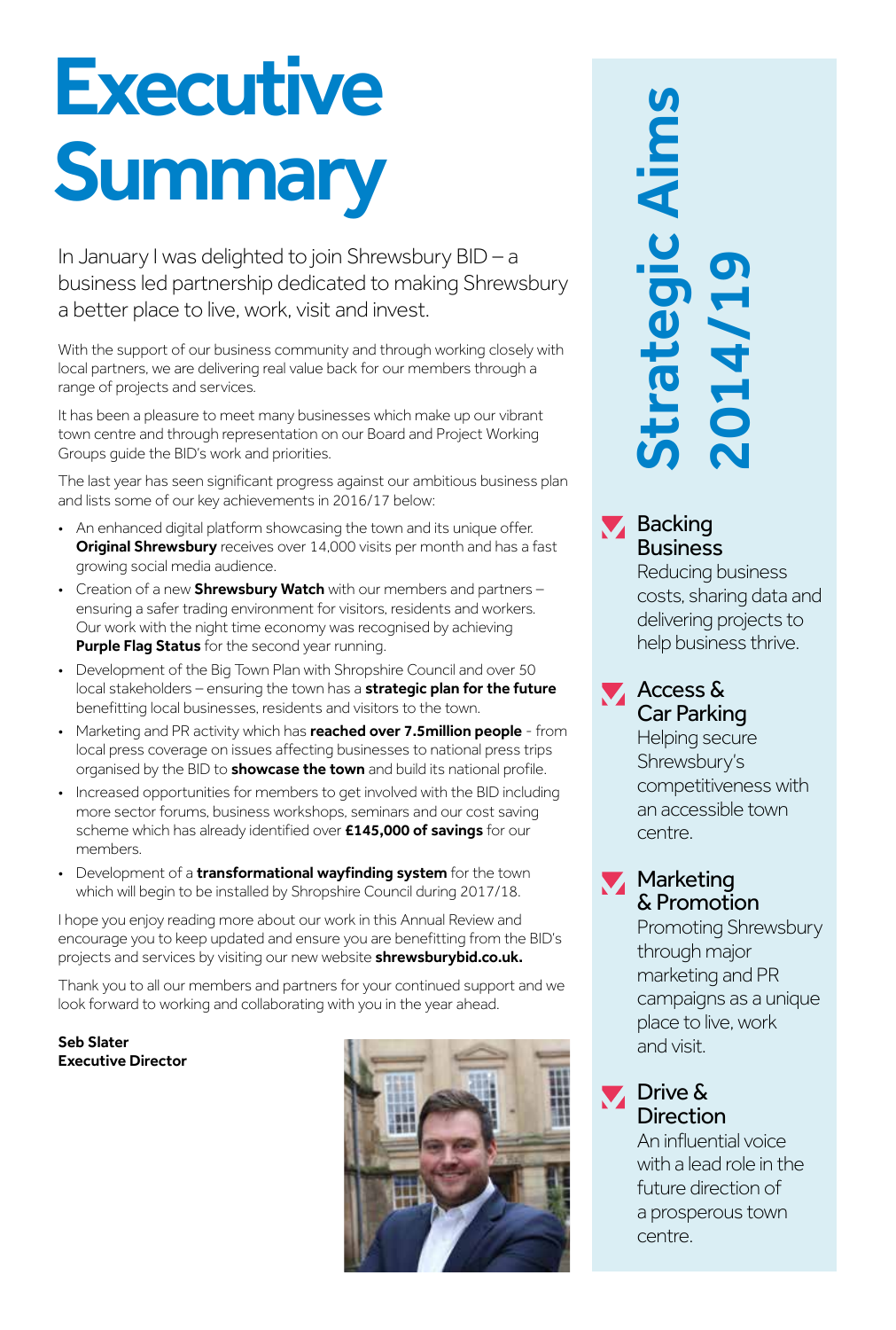### Year 3 in Facts and figures

Served our **500** members

Co-chaired Shrewsbury's

'Big Town Plan'

Brokered £142,000 savings for businesses

Lobbied for parking upgrades

Reached 7.5 million through media coverage

Achieved 237 pieces of media coverage

Secured 2nd Purple Flag accreditation Issued 60 business bulletins

Met with **186** businesses

Achieved 74% more visits to originalshrewsbury.co.uk

Hosted 10 press trips

**Distributed** visitor magazines

Shared **25,000** events postcards

Created new train station signage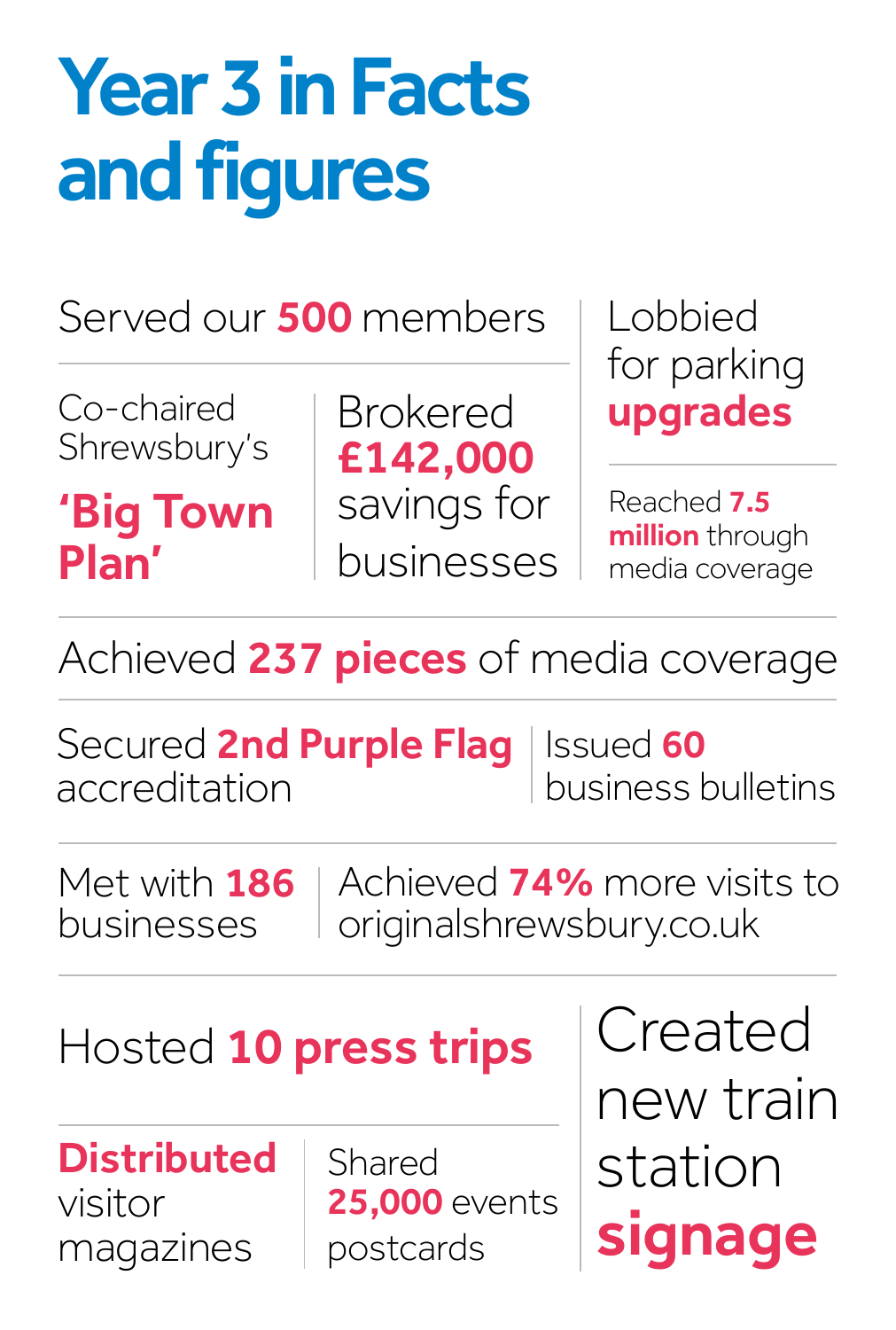### Thank you

Partnership working is at the heart of everything we do. We collaborate with our 500 members, organisations operating in Shrewsbury, sponsors and specialist consultants to make Shrewsbury a better place to live, work, visit and invest.

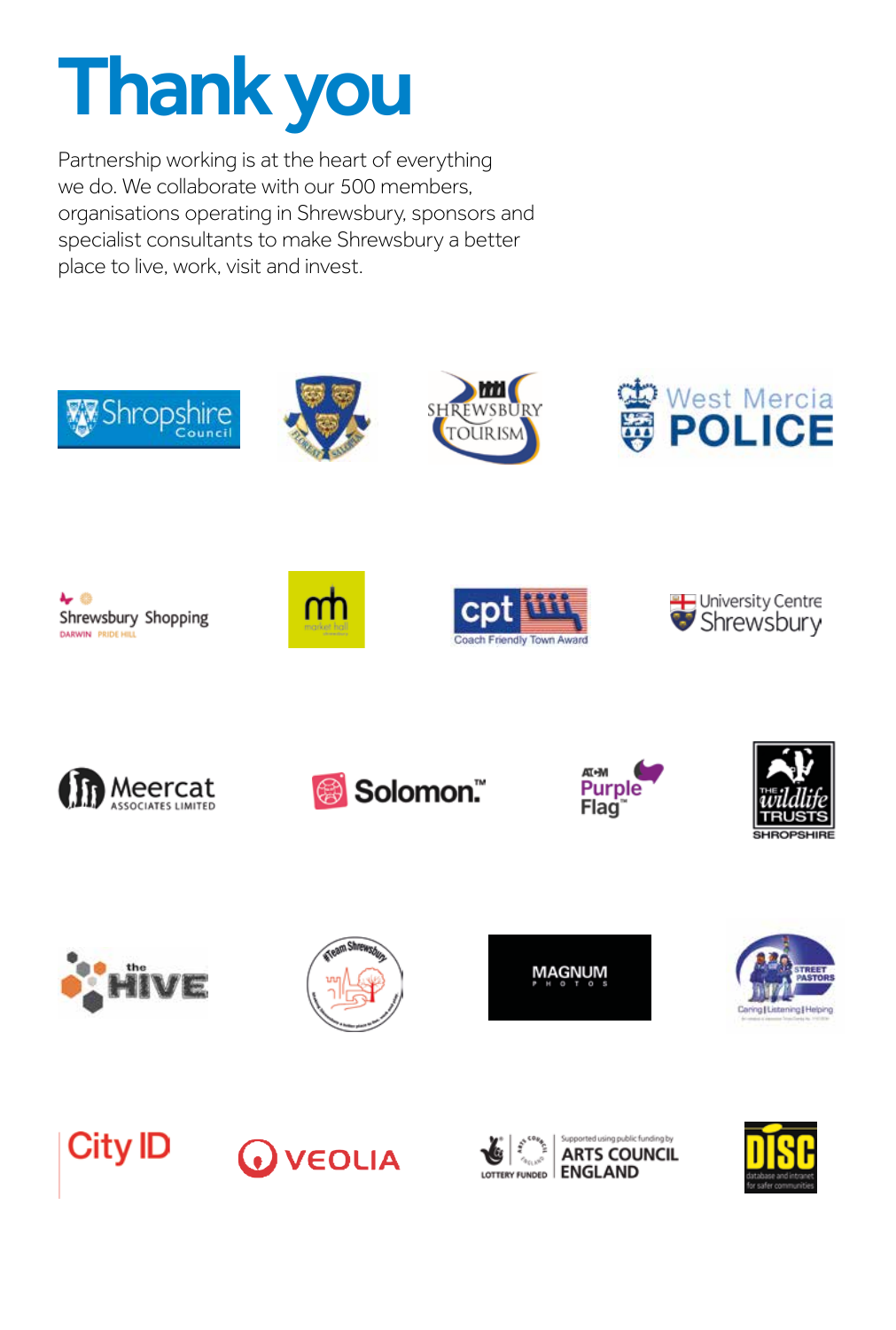### Backing Business

We're working hard to grow Shrewsbury as a thriving commercial hub, working collaboratively with our diverse mix of businesses and partners to deliver tangible outputs that benefit businesses. Key to this work is giving businesses the support and initiatives they need to encourage further growth and investment.

In Year 3 this support has been wide ranging, from encouraging more businesses to benefit from our free cost saving service to launching a new professional networking forum and training programmes.

### Cost saving scheme

Over the last twelve months the 50 businesses signed up to our free cost saving service have saved more than £142,000 on energy, telecoms, waste and more. Our cost saving specialists Meercat Associates continued to deliver the utilities and cost analysis service which enables businesses to access exclusive group buying rates and deals from providers.

### Waste and Recycling

Businesses have also benefitted from the new waste and recycling scheme that launched in April. We negotiated highly competitive rates with Veolia, our preferred supplier. The scheme is saving hundreds of pounds for businesses and service levels have also improved.

### Future of Shrewsbury Network

We partnered with Hatchers Solicitors and DRE and Co Accountants to establish the Future of Shrewsbury Network. Since October we have delivered regular events for local professionals wishing to network with others. The events are varied to cater for a range of interests and schedules.

### Staff workshops

We introduced a programme of free business and well-being workshops to help members and their teams' upskill and stay ahead. The programme made training accessible and helped businesses make significant savings against their existing staff training packages.





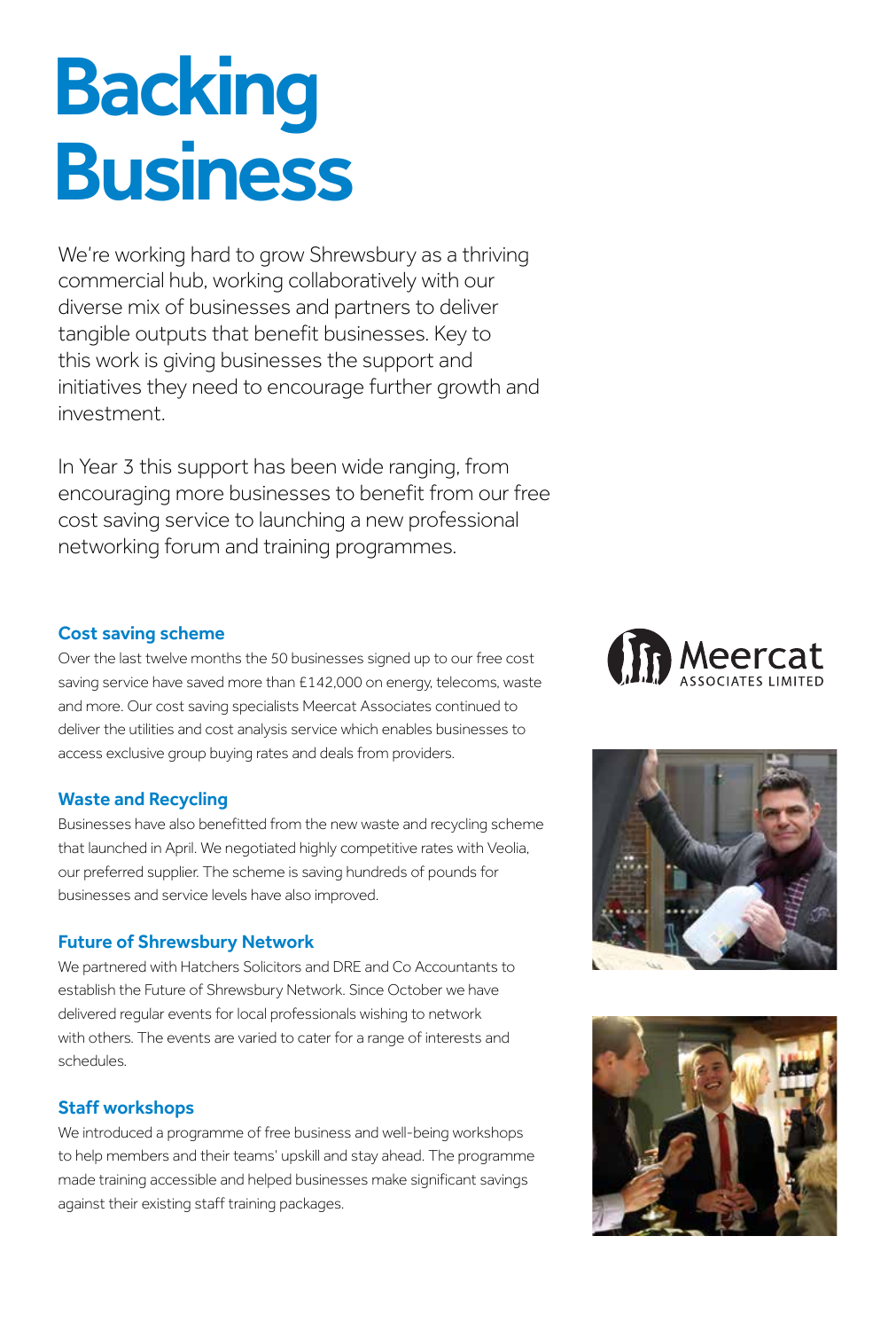### Pubwatch and Shopwatch

With our members and partners we're creating a stronger and safer trading environment through Shrewsbury Watch initiatives. This includes a new Radio Link 'Try before you Buy' scheme and the roll out the DISC App (Digital Information Sharing System) for PubWatch members.



### Street Ambassadors Trial

We trialled a team of Street Ambassadors over Christmas who walked the BID area providing on-street support and venue walk-throughs, with 37 licenced premises and 9 fast food outlets visited. The team supplied 13 venues with taxi-cards printed by Shrewsbury BID and responded to 30 radio link calls – 17 to help the public and 13 to assist door staff.

### Purple Flag

Working with partners at Team Shrewsbury, we ensured Purple Flag was re-awarded for 2017, accrediting Shrewsbury's safe and vibrant night time economy for the second year.



### Data Sharing

We have two footfall cameras in town centre locations which monitor footfall 24/7. Monthly reports are shared with an overview of regional and national trends for benchmarking. Further updates are shared via email with information ranging from business rate changes to town centre events.

### Highlights

- 50 businesses signed up to cost saving scheme, more than £142,000 savings brokered
- 57 businesses benefitting from new Waste and Recycling Scheme
- New initiatives for Shrewsbury Pubwatch and Shopwatch schemes
- Successful Street Ambassadors Trial 16 free staff workshops
- **Future of Shrewsbury** launched and six events delivered
	- Purple Flag reaccreditation for town centre
- 12 footfall reports, sharing data from High Street and Pride Hill footfall counters **and 3** subsinesses signed up<br>to cost saving scheme,<br>more than £142,000<br>savings brokered<br>57 businesses<br>benefitting from new<br>Waste and Recycling<br>Scheme<br>State and Recycling<br>Scheme<br>Schemes<br>Successful Street<br>4 Ambassadors Tria
- 36 BID bulletins, 12 sector specific bulletins and 3 quarterly reports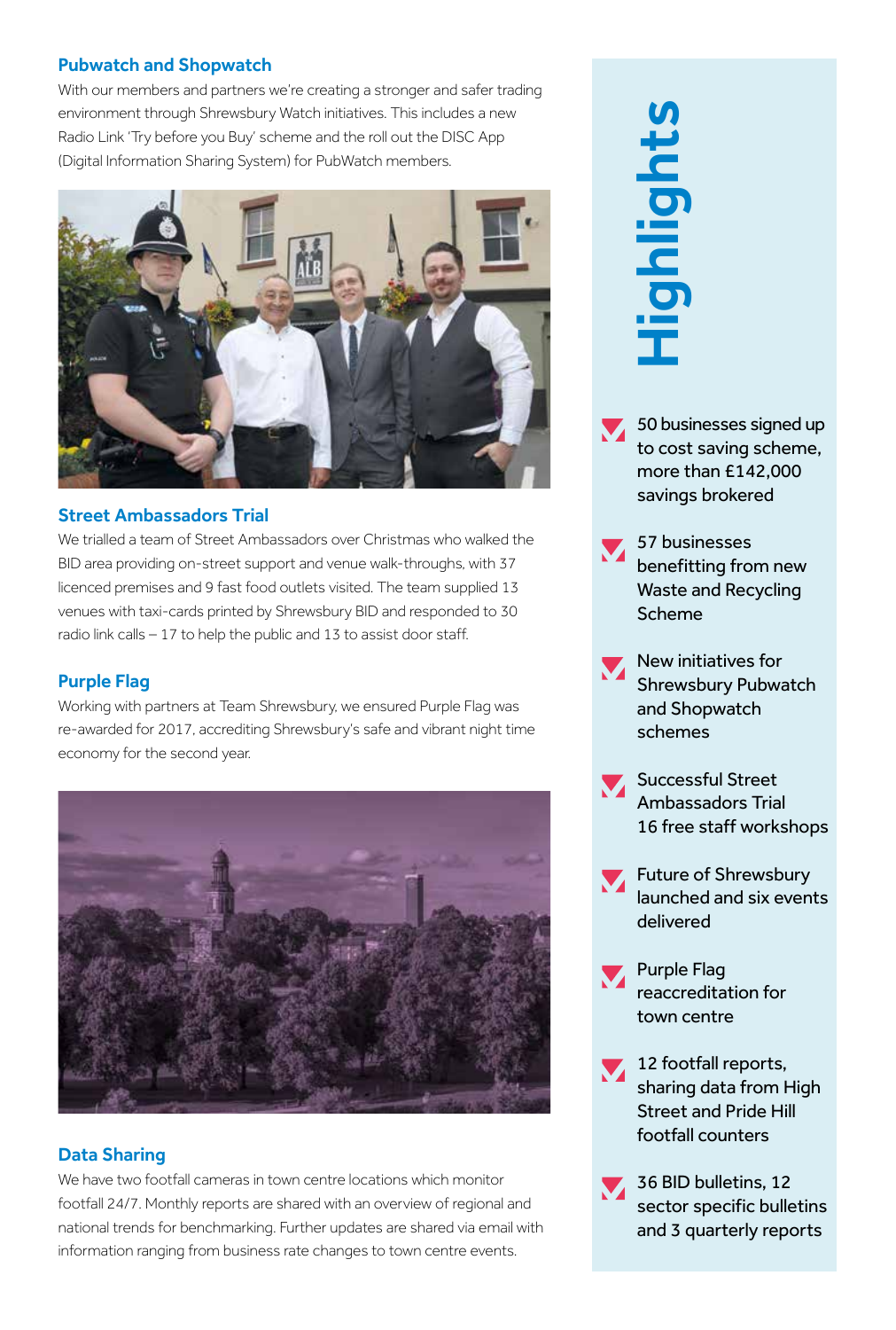### Marketing and Promotion

Our destination marketing team delivers year round PR and marketing campaigns that create a positive lasting impression of Shrewsbury as a visitor destination, but also as a place of choice for those who work, live and run businesses here. To promote Shrewsbury's full potential, we have continued to promote the town and its businesses' as original and one-off with physical branding activity, events and seasonal marketing campaigns.

### Public Relations

Our PR approach is divided into business and consumer activity. BID related news has ensured we continue to be a leading voice for the trading community, championing town centre improvements and our consumer news and press trips continued to bring the town and its offer to life.

During the year we secured 237 pieces of coverage with a split of 56% consumer and 44% business. Local media remains an important platform and we have received extensive coverage in the Shropshire Star, Shrewsbury Chronicle, Love Shrewsbury, Shropshire Live and BBC Radio Shropshire.

This year we extended our press trip welcome to travel and lifestyle bloggers and secured nine press trips for bloggers as well as national and regional journalists. These included Destination Delicious, Inside the Travel Lab, Worcester News and Yorkshire Evening Post.

### Seasonal campaigns and events

We continued to support Shrewsbury's busy events programme which attracts regional, national and even international visitors.

In spring we distributed 20,000 seasonal events postcards to businesses and via Shrewsbury Flower Show programmes. We also attended the Shrewsbury Flower Show and the Food Festival to arm visitors with maps, shopping guides and offers to encourage dwell time and return visits.

Over the summer, **90,000 Little Books of Shrewsbury were** produced to attract new visitors from surrounding counties.



Highlights **reached**<br>Spress<sup>1</sup><br>Feature<br>Guardian<br>Winter E<br>237 pos<br>6 media<br>E208,53<br>7.5 millights

9 press trips

**Featured in the** Guardian's Top Ten Winter Breaks

237 positive pieces of media coverage

£208,538 worth of coverage generated

7.5 million people reached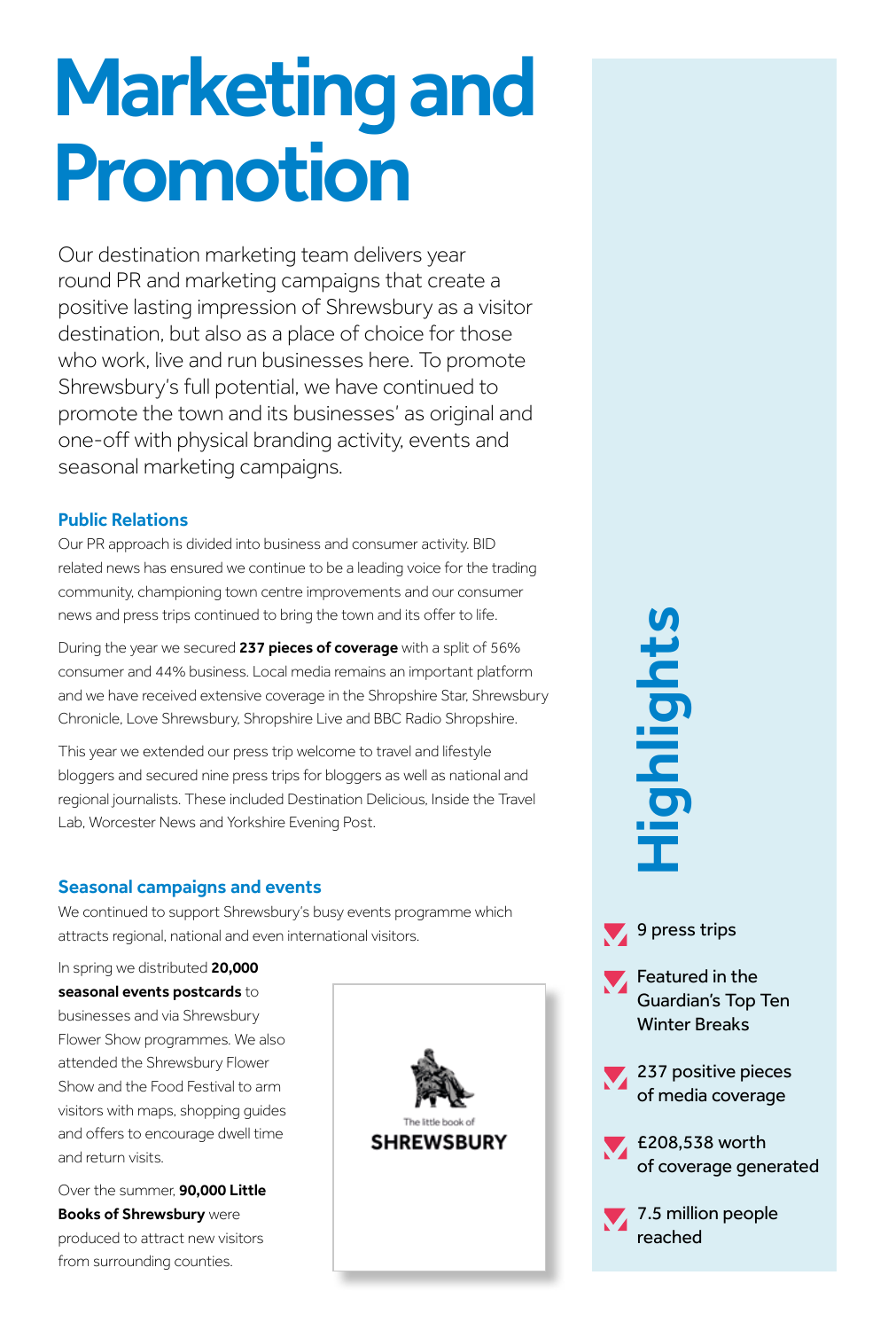In partnership with the Shrewsbury Winter Festival, we supported the Winter Ale Trail which invited visitors to explore 12 town centre venues and sample locally brewed beer.

### All You Need for Christmas

The 2016 Campaign promoted Shrewsbury's range of festive activities and events, including shopping, eating and drinking and entertainment. The target audience was consumers in a 90 minute drive time of Shrewsbury. **50,000 printed Little Books of Christmas** in Shrewsbury were distributed door to door in Shropshire, Cheshire and Wrexham with a further 5,000 given out at events by festive stilt walkers. High profile outdoor advertising sites were used to further promote Shrewsbury in Chester, Telford and Wrexham, with 15 outdoor adverts adopted over a six week period.

Working with Shrewsbury Shopping we ran an 'All I Want for Christmas' advertising campaign on Free Radio. During the four week campaign period 184 brand messages were aired and 1,145 people entered a competition to win their Christmas wishes.

Digital activity included a Christmas video, e-newsletters, social media and digital advertising. A Christmas teaser video was created featuring a Shrewsbury themed version of Silent Night and the full festive film for 2016 had 32,968 views on YouTube.

We continued our support of Shrewsbury's Light Switch on with financial sponsorship, banners, posters and programmes for businesses and visitors.

On street Christmas activity led with the new Nutcracker King Trail, which saw ten 6.5ft Nutcracker Kings positioned throughout the town for two weeks to help drive footfall. Followers engaged positively on Facebook with four Nutcracker posts reaching more than 67,500 people.







# **David Shrews**<br>
163,86<br>
heard F<br>
163,86<br>
heard F<br>
Shrews<br>
mentic<br>
50,000<br>
of Chri<br>
15 out<br>
32,968<br>
YouTubeo<br>
Ten Nu<br>
32,968<br>
YouTubeo<br>
Ten Nu<br>
ander Fishing<br>
15 out<br>
ander Fishing<br>
16 out ander Fishing<br>
5,000<br>
event pander ighlight

- $\bigvee$  163,864 people heard Free Radio adverts, with **Shrewsbury** mentioned 5.6 times
- 50,000 Little Books of Christmas in **Shrewsbury**
- $15$  outdoor adverts
- 32,968 views on YouTube for Christmas video
- Ten Nutcracker Kings out and about for first festive trail
- 5,000 autumn/winter event postcards handed out by festive stilt walkers
- 90,000 Little Books of Shrewsbury delivered
- **Businesses gathered** with their star customers to mark national Independents' Dav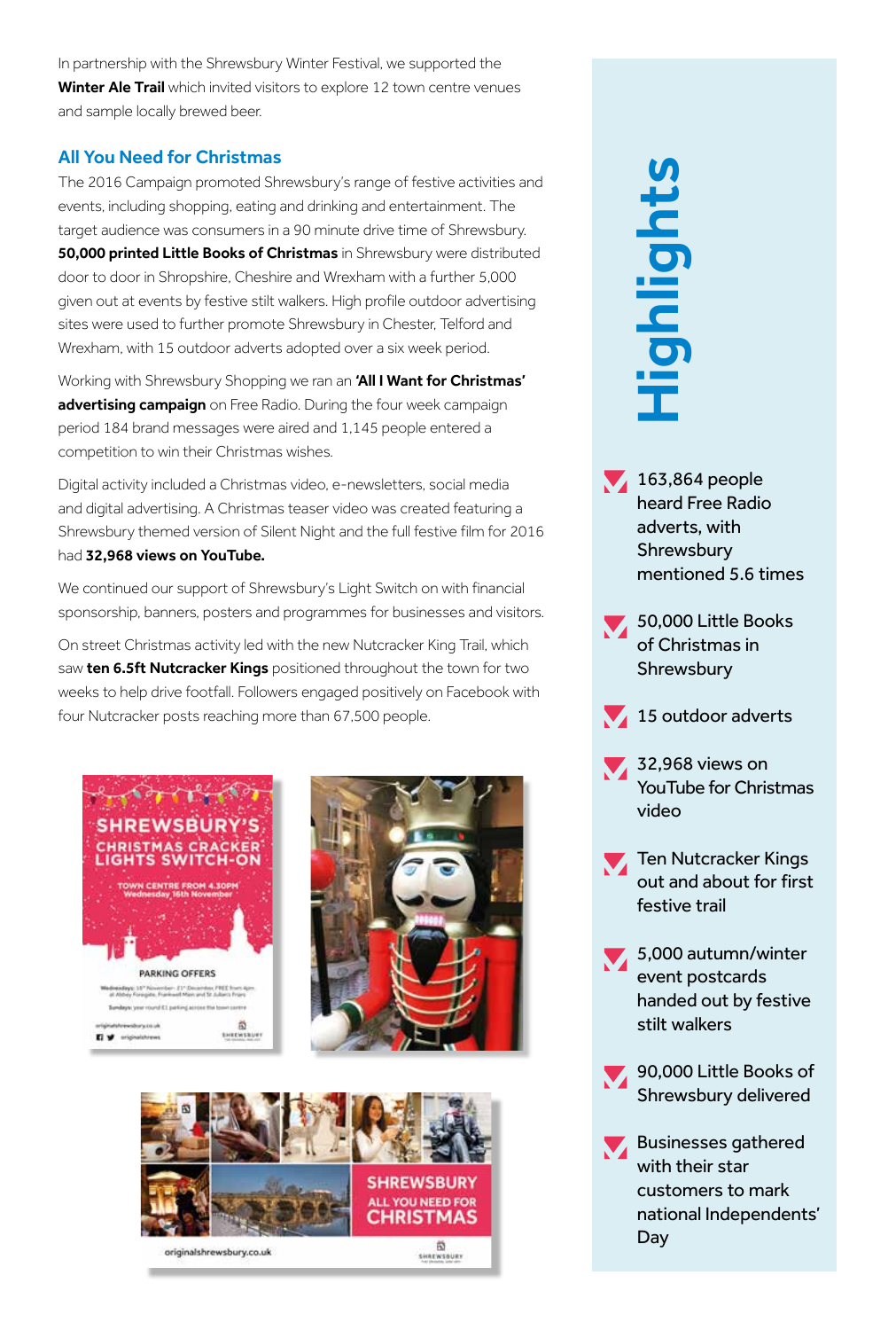### Original Shrewsbury online

Visits to originalshrewsbury.co.uk increased year on year by 74% and numbers grew across all our social media platforms. Social media has been used to support campaign activity and destination promotion. Successful campaigns included the #shrewlove valentine's photograph competition which attracted 85 entries.

- 186,926 sessions on www.originalshrewsbury.co.uk
- Facebook followers increased by 109%
- Twitter followers increased by 39%
- Instagram profile launched
- 21 consumer newsletters sent
- Consumer database increased by 220%

### Meeting the Travel Trade

Working with Shrewsbury Tourism, we have provided resources and met with tour operators at two travel trade shows to promote Shrewsbury's group travel offer.



### Evolution Explored

'Evolution Explored, A Magnum Photos Exhibition', was a joint project for Shrewsbury BID and our partners and a significant 'first' for a UK town. The ten week exhibition launched in The Square and St Mary's Church in February and featured thought provoking images by internationally renowned photographers on the theme of evolution.

The free street exhibition and follow up events, which included a photo safari and talk by Magnum Photographer David Hurn, was a collaboration with The Hive Arts Centre and GRAIN Photography Hub. Financial support was secured from the Arts Council England and sponsors, Shrewsbury Shopping, Shrewsbury Colleges Group and Redrow Homes, plus associate partner Shrewsbury Film.

The aim was to reach new audiences by bringing quality arts and events to Shrewsbury and celebrate our links with Charles Darwin.

Read more about the project at www.evolutionexplored.org

477,586 people reached<br>477,586 people reached<br>477,586 people reached<br>477,586 people reached<br>477,586 people reached

- Secured project funding from Arts Council and sponsors
- $\blacktriangleright$  Hosted five evolution and Darwin themed press trips
- Generated 42 positive pieces of media coverage
- E26,800 worth of coverage generated

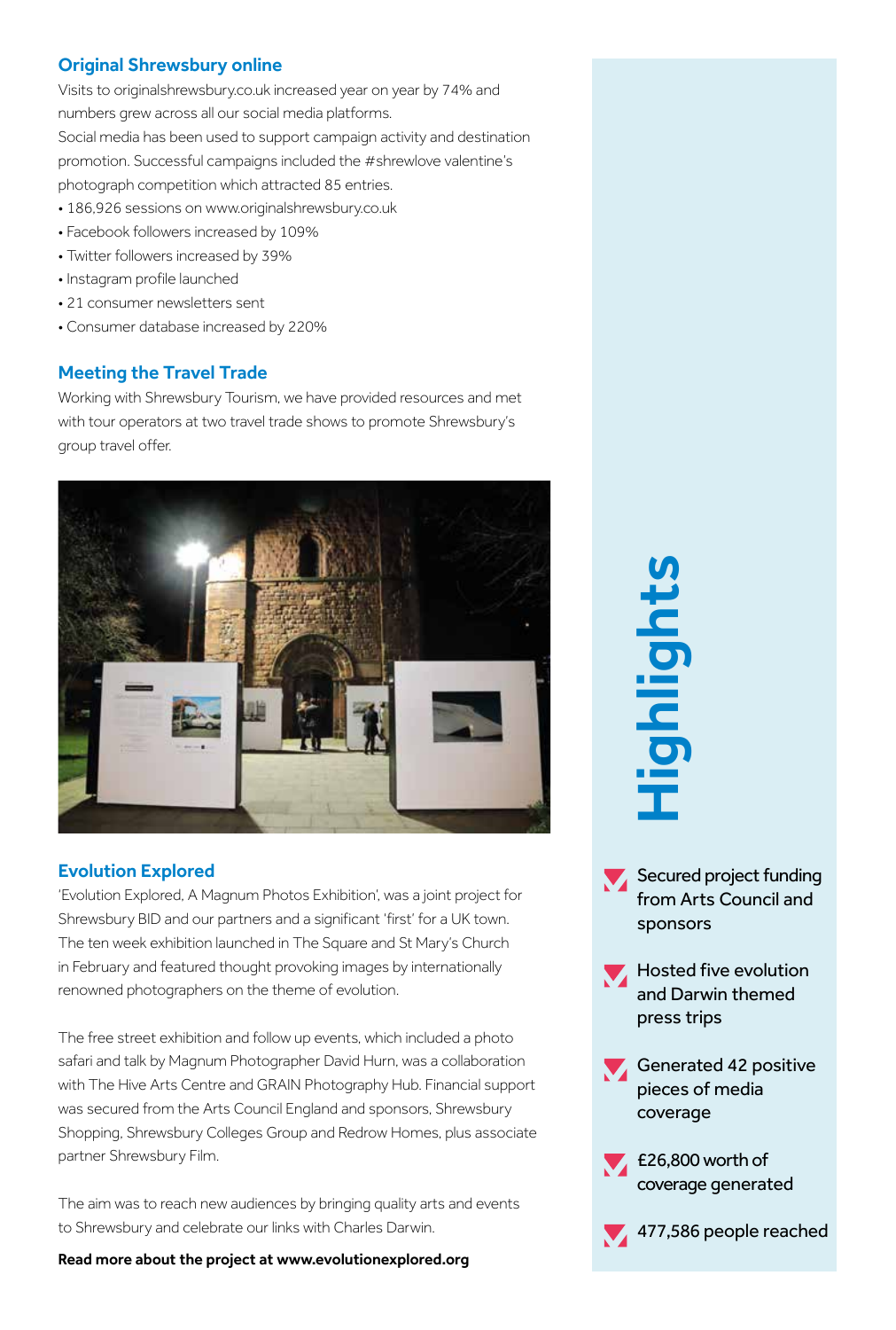### Access and Car Parking

Making the town more accessible and welcoming remains key to helping secure our competitiveness and is still a key issue for businesses in Shrewsbury. This year has been particularly exciting with the visualisation of the new wayfinding system and our involvement in the new Shrewsbury Integrated Transport Plan.

### Shrewsbury Integrated Transport Plan (SITP)

We are now part of the SITP consultation process and provided input to Shropshire Council to ensure businesses' views are heard. The package of transport measures is designed to improve the transport system in Shrewsbury and stimulate a new period of sustainable economic growth. The work is being delivered by Shropshire Council and we've been in close communication with the SITP programme manager, feeding back on towncentre projects through our board and working groups.

### **Wayfinding**

The new town map has been adopted by local tourism bodies and shared with visitors in print and online. The first prototype of the new on-street totems has been produced and will be installed in June. The remaining totems will be rolled-out as part of the Shrewsbury Integrated Transport Package.

 $\epsilon$ An improved on-street signage system sends out the message that we are welcoming and forward thinking for visitors, businesses and residents.

> Dilwyn Jones Sabrina Boat

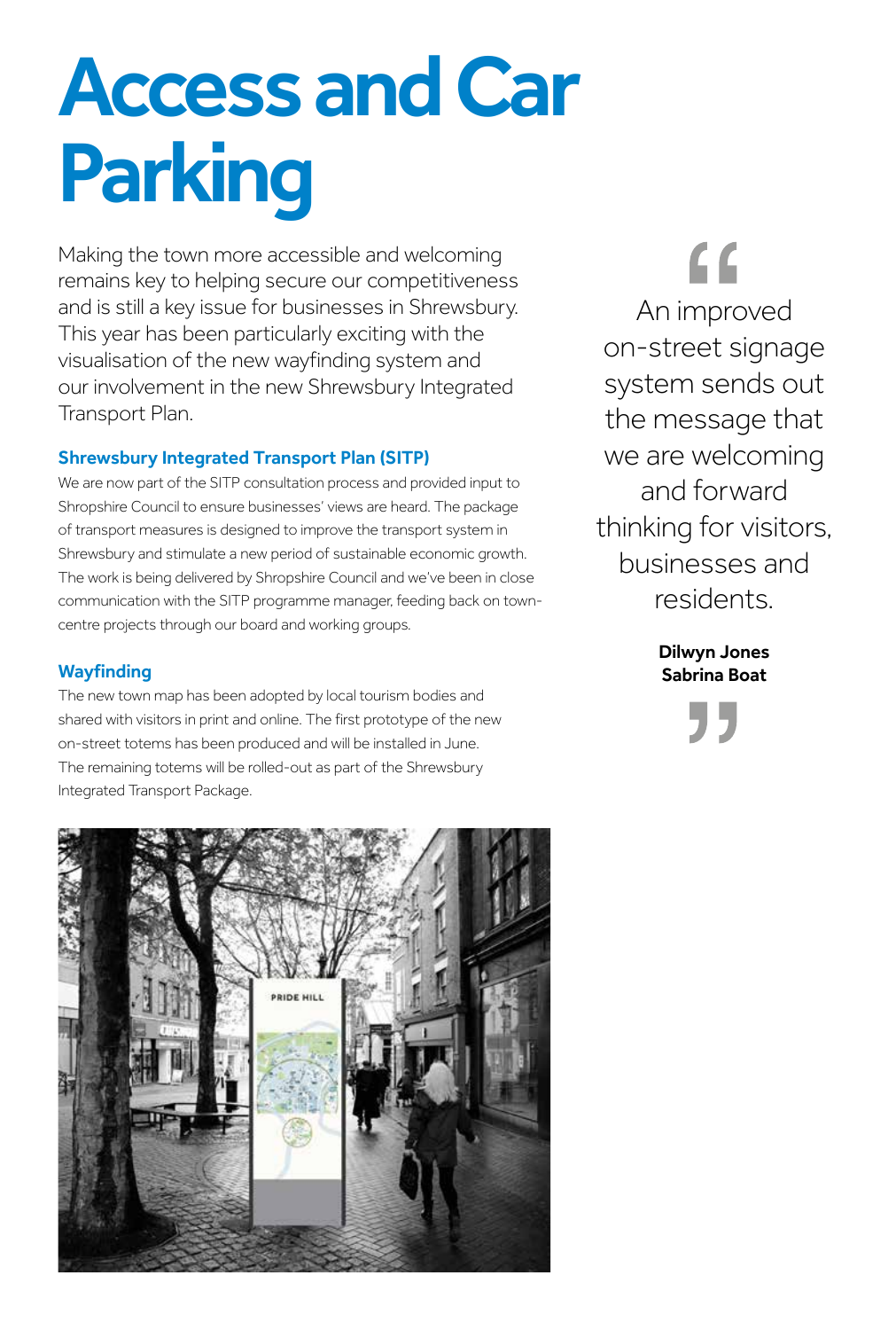

### £1 Sunday Car Parking

£1 Sunday car parking continued to form part of our long term plan for straight forward and more affordable parking options for Shrewsbury. To help increase Sunday footfall and trading we maintained £1 Sunday car parking across Council and private sector car parks and marketed the offer with social media activity, outdoor advertising, postcards, radio activity and advertising on buses in Telford.

### Festive Parking Offers

In the six weeks leading up to Christmas we promoted free parking for late night shoppers on Wednesdays after 4pm and subsidised additional park and ride buses during busy weekends.

### Car Parking Upgrades

We continued to represent businesses on car parking payment kit upgrades, making the case for wider investment in modern car parking payment methods.

### **Highlights**

Representation on Shrewsbury Integrated Transport Plan



- Free parking for late night shoppers secured
- Upgraded welcome signage at train station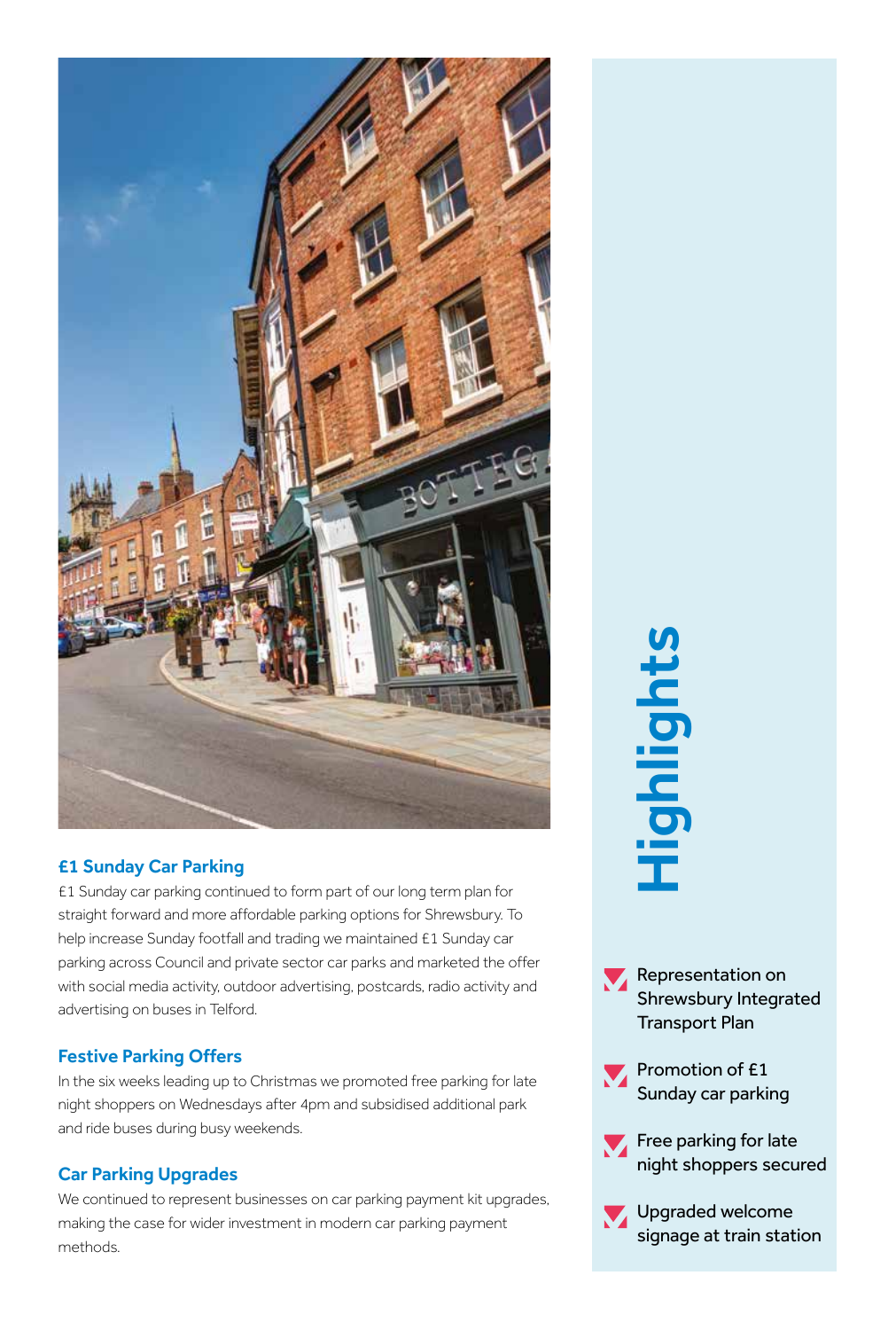### Drive and **Direction**

More than ever we are representing members on the issues that matter, being a voice and influencing the future of a prosperous town centre. The sustainability of the local environment can vastly improve tourism and investment which is why we are co-chairing the 'Big Town Plan' with Shropshire Council and working with Shrewsbury Tourism to support the business case to keep the swimming pool in a town centre location.

### 'Big Town Plan' vision

 $\overline{\mathbf{G}}$ 

We are co-chairing the 'Big Town Plan' with Shropshire Council to ensure there is a sustainable plan for the years ahead that is supported by the business community.

We have facilitated workshops with more than 50 representatives from all sectors. This way of working has helped set priorities that will deliver real change for the benefit of the town centre.

### Quarry Swimming and Fitness Centre

In July 2016 Shropshire Council's cabinet agreed in principle with the decision to relocate the town's swimming pool facility to Shrewsbury Sports Village in Sundorne. In response we partnered with Shrewsbury Town Council to commission consultants who will develop a business case to keep the Quarry Swimming Pool in its town centre location.

### Representation and Partnership Working

We have continued to represent Shrewsbury town centre businesses with local authorities, the Police and in relevant national forums. We have also developed new partnerships and worked with sponsors for the first time. This approach has helped us realise more than £65,000 in grants and project contributions to bolster levy income.

> We are determined to demonstrate the economic benefits of locating the swimming pool in a town centre location.

> > John Hall, Write Here

# **Profile of the Contributions Highlights Scheme Scheme Scheme Scheme Scheme Scheme Scheme Scheme Scheme Scheme Scheme Scheme Scheme Scheme Scheme Scheme Scheme Scheme Scheme Scheme Scheme Scheme Scheme Scheme Scheme Scheme**

- **Co-chaired** Shrewsbury's 'Big Town Plan'
- Continued support for Quarry Swimming and Fitness centre debate
- Worked with partners on car parking issues
- Shared members input into Shrewsbury's Integrated Transport Package

"

Secured more than £65,000 in grants and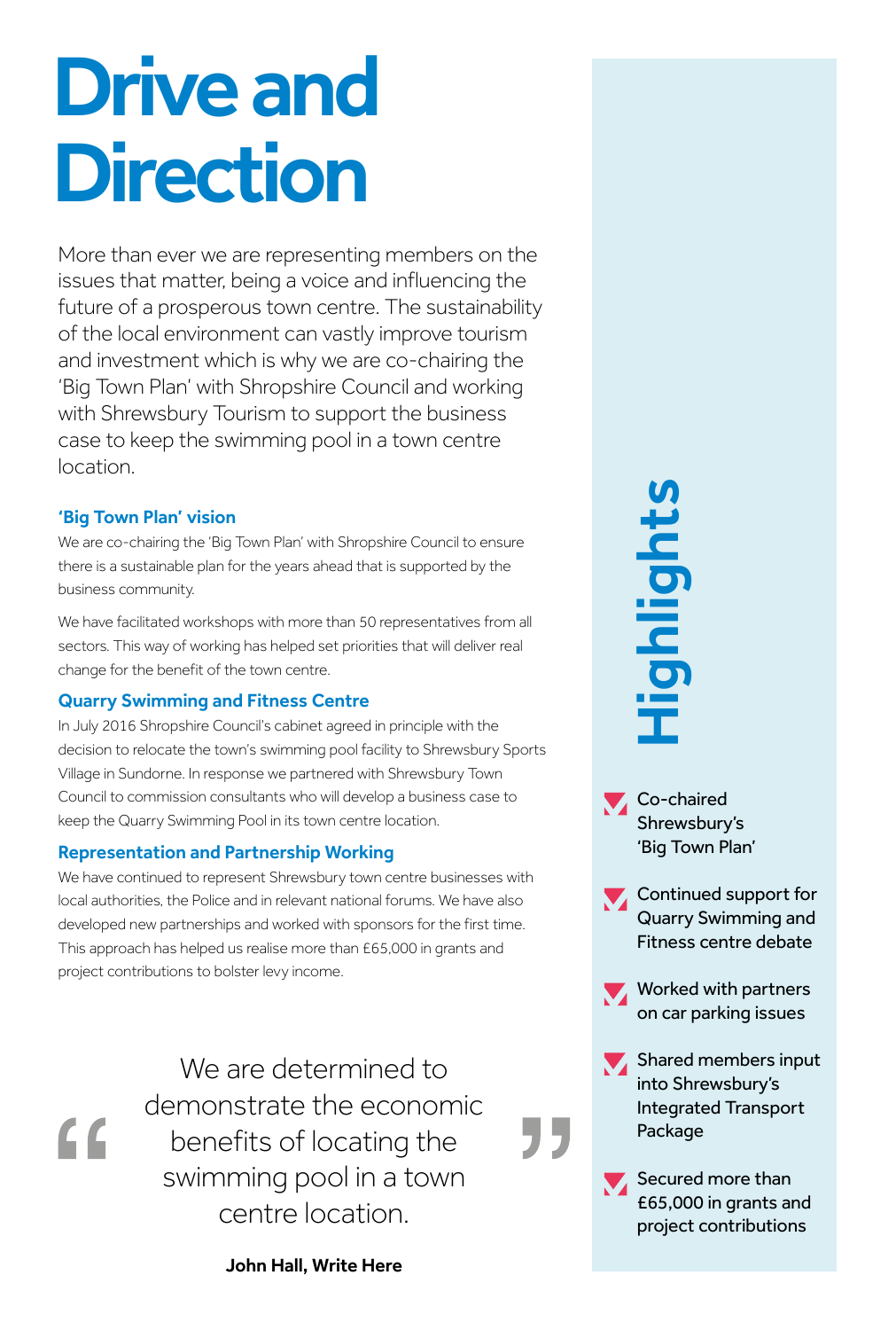### Financial Statement

Financial performance is monitored throughout the year via the Company Operations Group, a subgroup of the company, with reports and assurance provided to the Board.

|                                     | 2016/17 | 2015/16 | 2017/18 Budget |
|-------------------------------------|---------|---------|----------------|
| Reserves carried forward            | 72,876  | 73.371  | 112,927        |
| <b>BID Levy</b>                     | 326,719 | 305,363 | 302,240        |
| Project and Voluntary Contributions | 94,297  | 111,933 | 24,000         |
| <b>Total Funding</b>                | 493,892 | 490,667 | 439,167        |
|                                     |         |         |                |
| Marketing, Profile & Promotion      | 159,249 | 154,732 | 162,340        |
| Access & Car Parking                | 76,577  | 103,693 | 83,000         |
| <b>Backing Business</b>             | 52,878  | 46,346  | 69,000         |
| Direction & Drive                   | 7,347   | 5.366   | 30,000         |
| Projects Total                      | 296,051 | 310,137 | 344,340        |
|                                     |         |         |                |
| Management & Overheads              | 74,914  | 77,654  | 74,350         |
| Contingency                         | 0       | $\circ$ | 20,477         |
| <b>Total Expenditure</b>            | 370,965 | 387,791 | 439,167        |
| Surplus                             | 122,927 | 102,876 | O              |
| Deferred income                     | 10,000  | 30,000  | $\mathbf 0$    |
| Reserves Carried Forward            | 112,927 | 72,876  | $\mathbf 0$    |
| Changes in Reserves                 | 40,051  | (495)   |                |

The financial statements for the third year show a continuing increase in the total incoming funds. The last financial year saw a slight drop in the total project outlay and overhead expenditure. This has resulted in a surplus for the year and a strengthened cash balance available to carry forward and deliver the ambitious action plan for 2017/18.

These figures are presented as accurate at the time of writing. Full company accounts are prepared by independent accountants and will be available at our annual meeting and on our website as a separate document.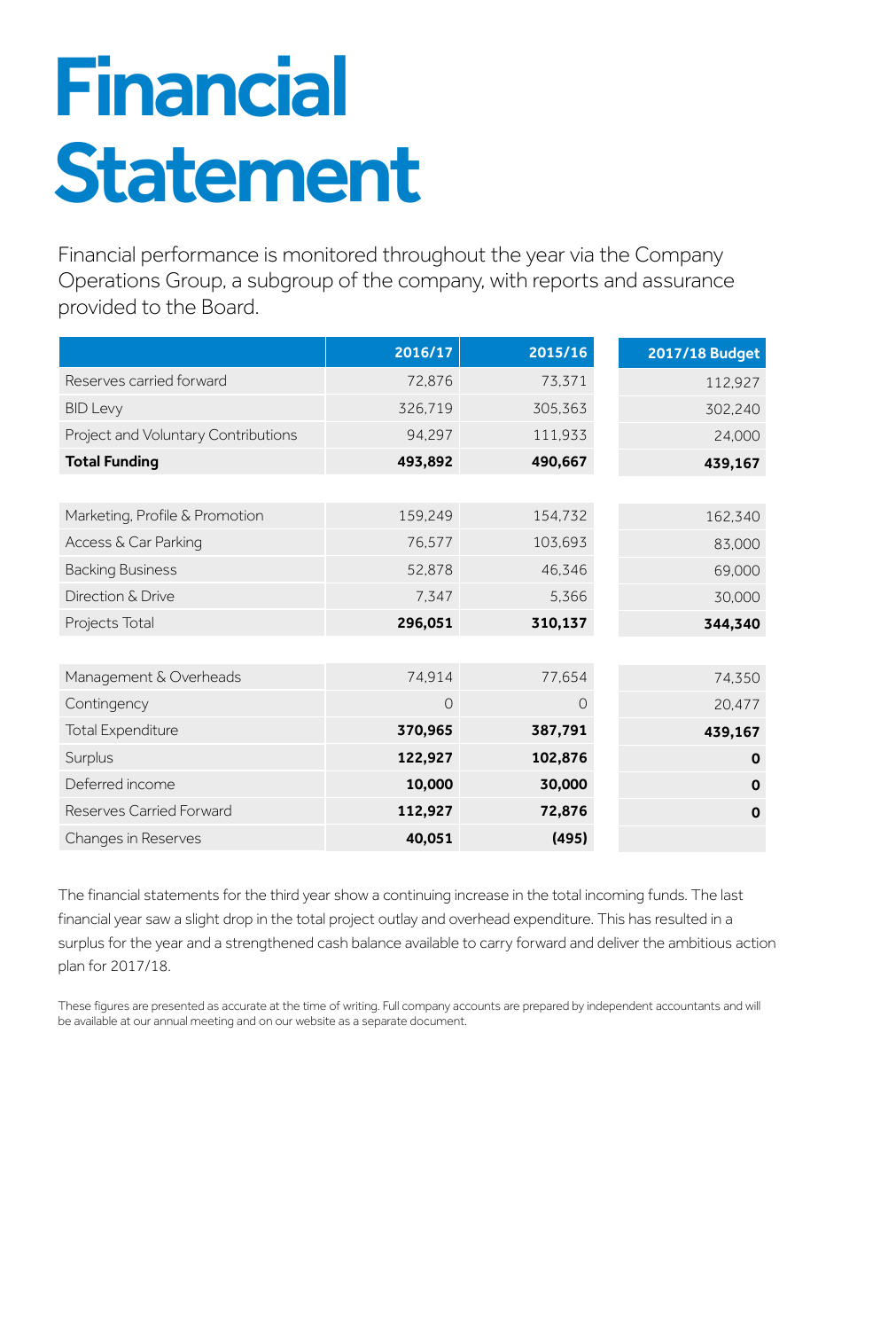### **Governance**

Shrewsbury BID is solely accountable to its members and is governed by a voluntary board of directors from a representative range of sectors, organisations and businesses. Board members can be elected to the board annually.

The board meets quarterly and working groups meet on a regular basis between these meetings to steer each objective area. BID members and relevant stakeholders contribute to these and are invited to join or get involved in particular projects.

BID Members receive regular updates and we engage our members on a range of town centre issues, inviting involvement in the BID's work wherever possible.

### Board of **Directors**

Mike Matthews (Chairman) Prince Rupert Hotel

John Hall (Deputy Chairman) Write Here

Kevin Lockwood Shrewsbury Shopping Centres

James Handley AHR

James Hitchin The Alb

Rob Walker GAME

Ann Tudor Claremont Accounting

Tim Smith Shropshire Council

Helen Ball Shrewsbury Town Council

Dilwyn Jones Sabrina Boat and Shrewsbury Tourism

Trish Donovan Vinterior

Association

John Major Majors

Rachael Chidlow Lion+ Pheasant (Until June 2016)

Mike Thompson Carol Grant (Until June 2016)

Georgia Wakeley Hatchers Solicitors LLP (Until June 2016)

Julian Spencer Spencer Evans (Until June 2016)

Ann Ditella Porterhouse (Until June 2016)

David Gregg Montgomery's Tower/ JD Wetherspoons (Until July 2016)

### Megan Edwards

The West Brom (Until December 2016)

Mike Dalton stop. Café and Bar (Until January 2017)

Salla Virman The Hive (Until February 2017)

### Shrewsbury BID **Management** Team

Seb Slater Executive Director

Kirsten Henly Executive Director (Until December 2016)

Aleks Vladimirov Partnership Development Manager

Emma Molyneux Project Assistant

Shrewsbury BID is a not for profit company, accredited by British BIDs. Since April 2014 we have worked in partnership with our members to make Shrewsbury a better place to live, work, visit and invest.

Get in touch with your BID team: members@shrewsburybid.co.uk